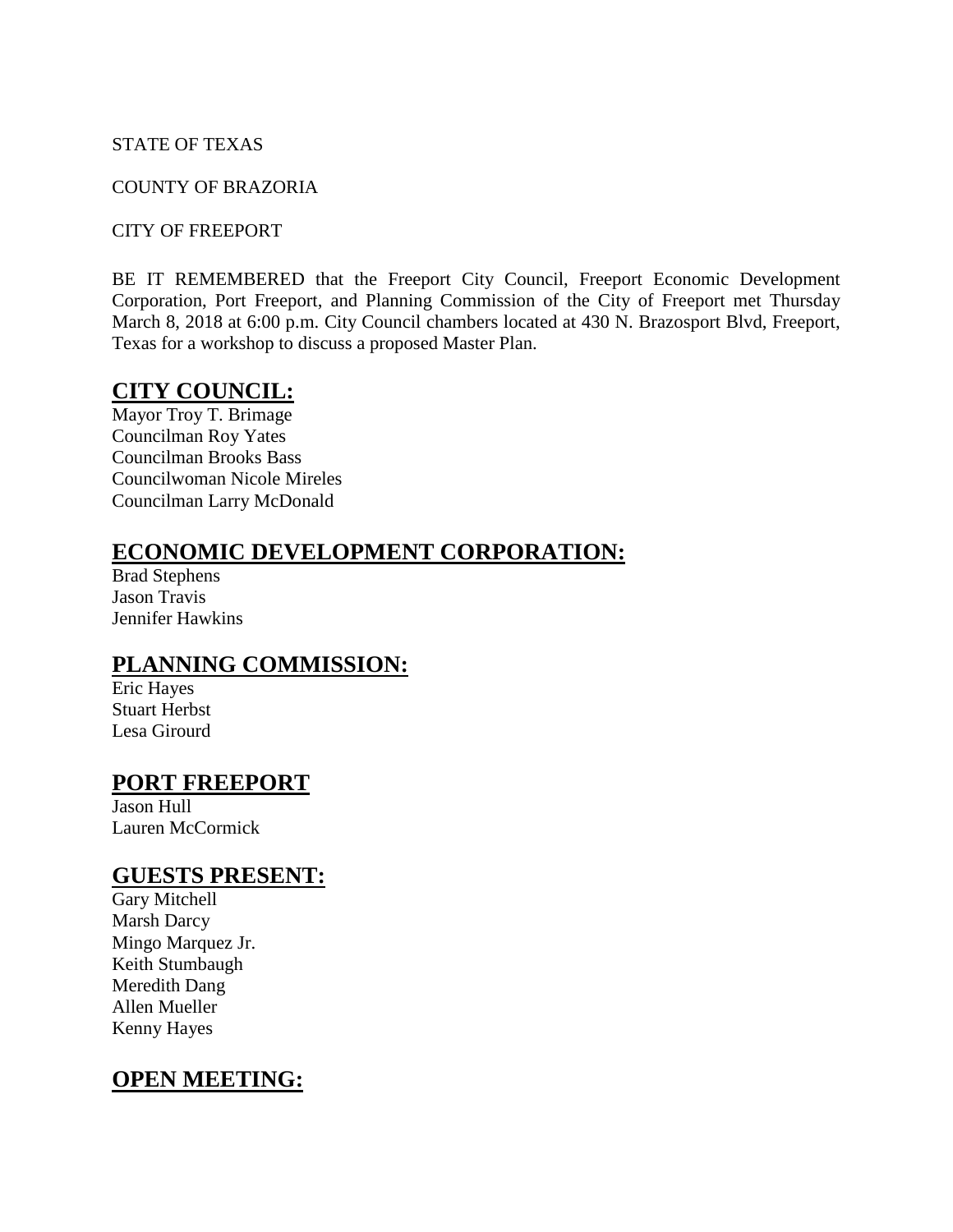Mayor Troy T Brimage opened the meeting at 6:01 pm.

Gary Mitchell from Kendig Keast gave a presentation of the Direction and Outline for the Strategic Community Plan. Mr. Mitchell's top ten strategic items were:

- Redevelop existing housing and retail.
- Create new amenities.
- Elevate statues / perception of Freeport.
- Utilize waterfront assest.
- Ensure compatible industrial / port growth and benefits.
- Identify areas for new growth / catalysts.
- Attract new rooftops to generate market for new retail.
- Identify needed infrastructure improvements.
- Capitalize on eco-tourism potential.
- Improve regional coordination.

Mr. Mitchell compared Freeport to Kemah and The Fountains in Stafford, Texas and stated that his team was trying to get Freeport look like that in the near future. Mr. Mitchell gave five ways that these plans are implemented.

- Capital Investments
- Programs and Initiatives
- Regulations and Standards
- Partnerships and Coordination
- More targeted Planning and Study

Mayor Brimage stated that it would never be Kemah but that he looked for Freeport to be more like Port Aransas.

Mr. Mitchell addressed positive things:

- Sports facility
- Parks
- Upgrade Recreation Center
- Trails
- Bike routes

Councilman Yates asked if the population in Freeport would ever get like Lake Jackson and that we would save gas money if we didn't have to drive to Lake Jackson to eat or shop.